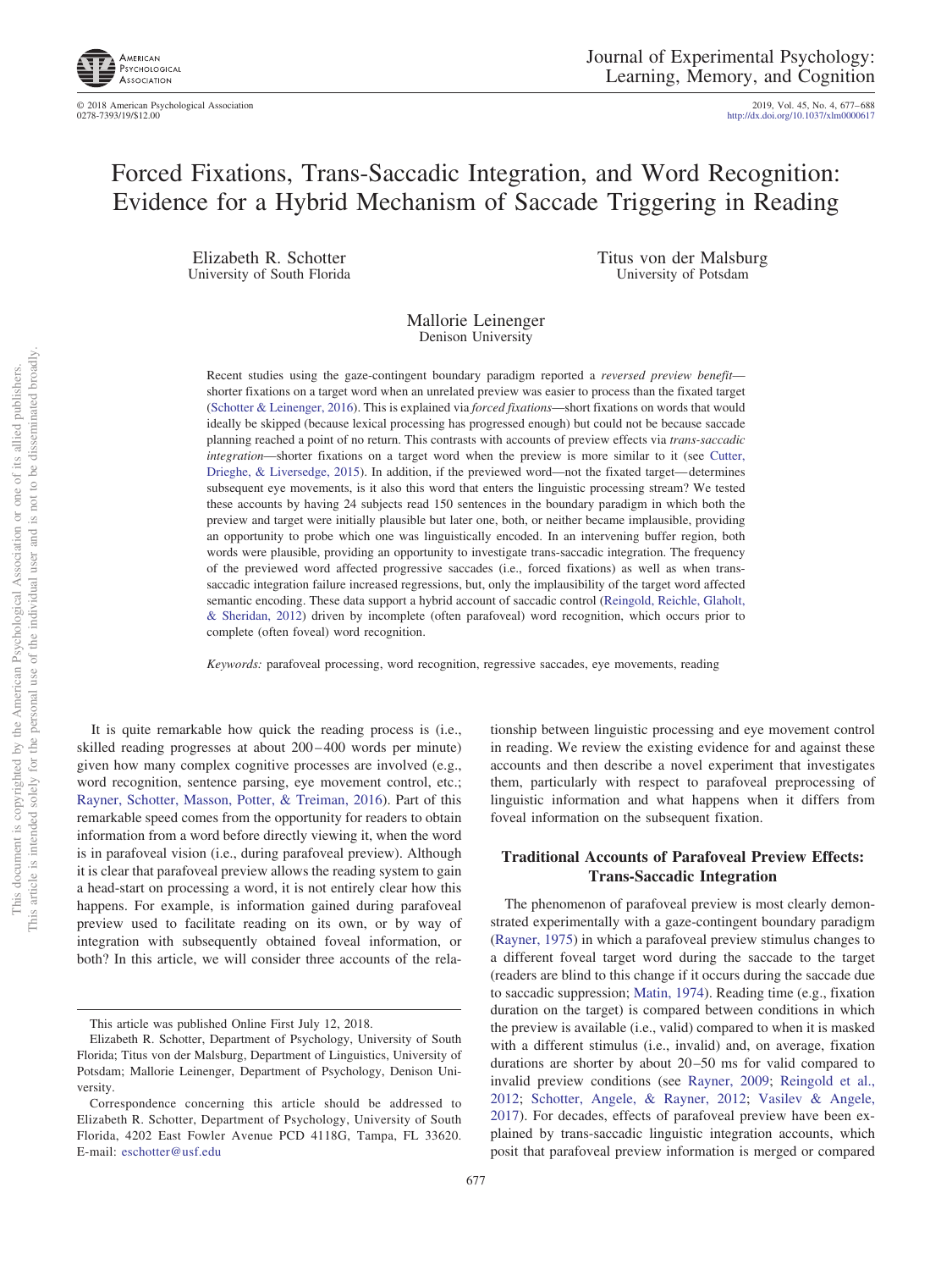with foveal target information once directly fixated. On these accounts, processing is easier when preview and target information are more similar and therefore more easily integrated; consequently, fixation durations on the target word are shorter, leading to a preview benefit (e.g., [Pollatsek, Lesch, Morris, & Rayner,](#page-9-5) [1992;](#page-9-5) [Rayner, 1975;](#page-9-2) see [Cutter et al., 2015\)](#page-9-0). Alternatively, processing are more difficult when preview and target information are more dissimilar and less easily integrated; consequently, fixation durations are longer on the target word, leading to a preview cost (e.g., [Kliegl, Hohenstein, Yan, & McDonald, 2013;](#page-9-6) [Marx,](#page-9-7) [Hawelka, Schuster, & Hutzler, 2015\)](#page-9-7).

# **Another Account of Parafoveal Preview Effects: Forced Fixations**

Trans-saccadic integration accounts have been successful at accounting for the majority of findings obtained using the gazecontingent boundary paradigm (see [Cutter et al., 2015;](#page-9-0) [Schotter et](#page-10-2) [al., 2012\)](#page-10-2), but not all findings are compatible with the idea of trans-saccadic integration. For example, recent work by [Schotter](#page-10-0) [and Leinenger \(2016\)](#page-10-0) used the boundary paradigm with unrelated high- and low-frequency target words (e.g., "The boy found a red *phone*/*scarf* on his way to school.") and previews that were either identical to the target (e.g., *phone* was a preview for *phone* or *scarf* was a preview for *scarf*) or the other member of the pair (i.e., the unrelated higher- or lower-frequency word, *phone* was a preview for *scarf* or *scarf* was a preview for *phone*, respectively). In the high-frequency target condition, the unrelated preview led to longer fixation durations on the target than the identical preview—a *standard preview benefit*. However, in the low-frequency target condition, the unrelated preview led to shorter fixation durations on the target than the identical preview—a *reversed preview benefit*. Because trans-saccadic integration accounts are predicated on the idea of better processing with similar compared to dissimilar previews, they cannot explain this reversed preview benefit. Trans-saccadic integration accounts likewise cannot explain recently reported preview plausibility benefits, where readers spend less time on a target when a completely unrelated preview was plausible compared to implausible (e.g., [Schotter & Jia, 2016;](#page-10-4) [Veldre & Andrews, 2016\)](#page-10-5). In contrast, another account that [Schot](#page-10-0)[ter and Leinenger \(2016\)](#page-10-0) proposed can explain these effects because their account posits that the durations of (at least some) fixations are determined by information obtained during parafoveal preview, regardless of the subsequently fixated target information.

[Schotter and Leinenger \(2016\)](#page-10-0) suggested that previewing a word that is easy to process (i.e., plausible and/or high frequency) can lead the reading system to not only skip over it [\(Rayner, 2009\)](#page-9-4), but also to make a *forced fixation* on it. Forced fixations are short single fixations on the word before moving forward, even when the subsequently fixated target word is completely unrelated to the preview. More precisely, forced fixations are cases in which the system would otherwise skip the word but the skipping decision was made too late, at a point when the saccade program toward the to-be-skipped word could not be cancelled. During forced fixations, the reader is assumed to be insensitive to properties of the fixated target because attention has already shifted to the subsequent word [\(Morrison, 1984;](#page-9-8) [Schotter, Leinenger, & von](#page-10-6) [der Malsburg, 2018;](#page-10-6) see the Discussion and [Figure 5\)](#page-8-0).

Forced fixations are more likely when the parafoveal preview is easy to process (e.g., high frequency and/or plausible) than when it is not. Importantly, in contrast to purely oculomotor theories of reading (e.g., [McConkie & Yang, 2003;](#page-9-9) [Vitu's, 2003](#page-10-7) comment on [Reichle, Rayner, & Pollatsek, 2003\)](#page-10-8), the duration of forced fixations is determined by lexical properties, specifically the ease of lexically processing the parafoveal preview.

# **A Variety of Parafoveal Preview Effects: A Hybrid Account**

Forced fixations only account for fixations that are relatively short in duration (i.e., those that would otherwise be skips). Consequently, they cannot account for standard preview benefit effects observed for parafoveal nonword previews that are orthographically similar [\(Rayner, 1975\)](#page-9-2) or phonologically similar [\(Miellet &](#page-9-10) [Sparrow, 2004\)](#page-9-10) to the target because nonword previews are not easy to recognize and therefore would not lead to skips or forced fixations. To find evidence for forced fixations, it is necessary to use stimuli in which the previews are plausible words that are unrelated to the targets [\(Schotter & Leinenger, 2016\)](#page-10-0). However, as discussed above, only forced fixations can account for preview effects that do not depend on similarity between the preview and target (i.e., reversed preview benefit and plausibility preview effects).

It seems that there may be multiple ways in which parafoveal information is used in the reading process, either independent of the target (i.e., via forced fixations) or in comparison to it (i.e., via trans-saccadic integration). In fact, using a quantile regression analysis and complementary Vincentile plots, [Schotter and](#page-10-0) [Leinenger \(2016\)](#page-10-0) demonstrated that short single fixations showed only an influence of the preview word frequency but not an influence of the target word frequency. However, long single fixations showed only an effect of the target word frequency and not the preview word frequency. Lastly, intermediate fixations showed an interaction between preview and target frequency (i.e., an effect of display change; see also [Risse & Kliegl, 2014\)](#page-10-9). These data suggest that, even within a single distribution of fixations obtained within a single study, there is evidence for different populations of fixations that are influenced by different properties.

This variety of preview effects may be explained by a hybrid mechanism of saccade triggering that includes both forced fixations and trans-saccadic integration. [Reingold et al. \(2012\)](#page-10-1) first suggested a hybrid mechanism of saccadic control, which [Schotter](#page-10-0) [and Leinenger \(2016\)](#page-10-0) also suggested in relation to their forced fixations account. On this hybrid account, forced fixations reflect one saccade triggering mechanism that is engaged when the preview is easy to process whereas preview costs reflect another mechanism that intervenes when trans-saccadic integration failure occurs (i.e., if the system detects a lack of similarity between the preview and target). Phenomenologically, forced fixations are short fixations followed by progressive saccades whereas fixations that are influenced by trans-saccadic integration failure are relatively longer and/or followed by refixations or regressions. Because forced fixations are relatively short there is little to no time for the foveal target information to enter the system (e.g., due to the retina– brain lag; see [Reichle & Reingold, 2013\)](#page-10-10) and therefore little influence of the target on the duration or likelihood of these progressive saccades. When forced fixations do not occur (i.e.,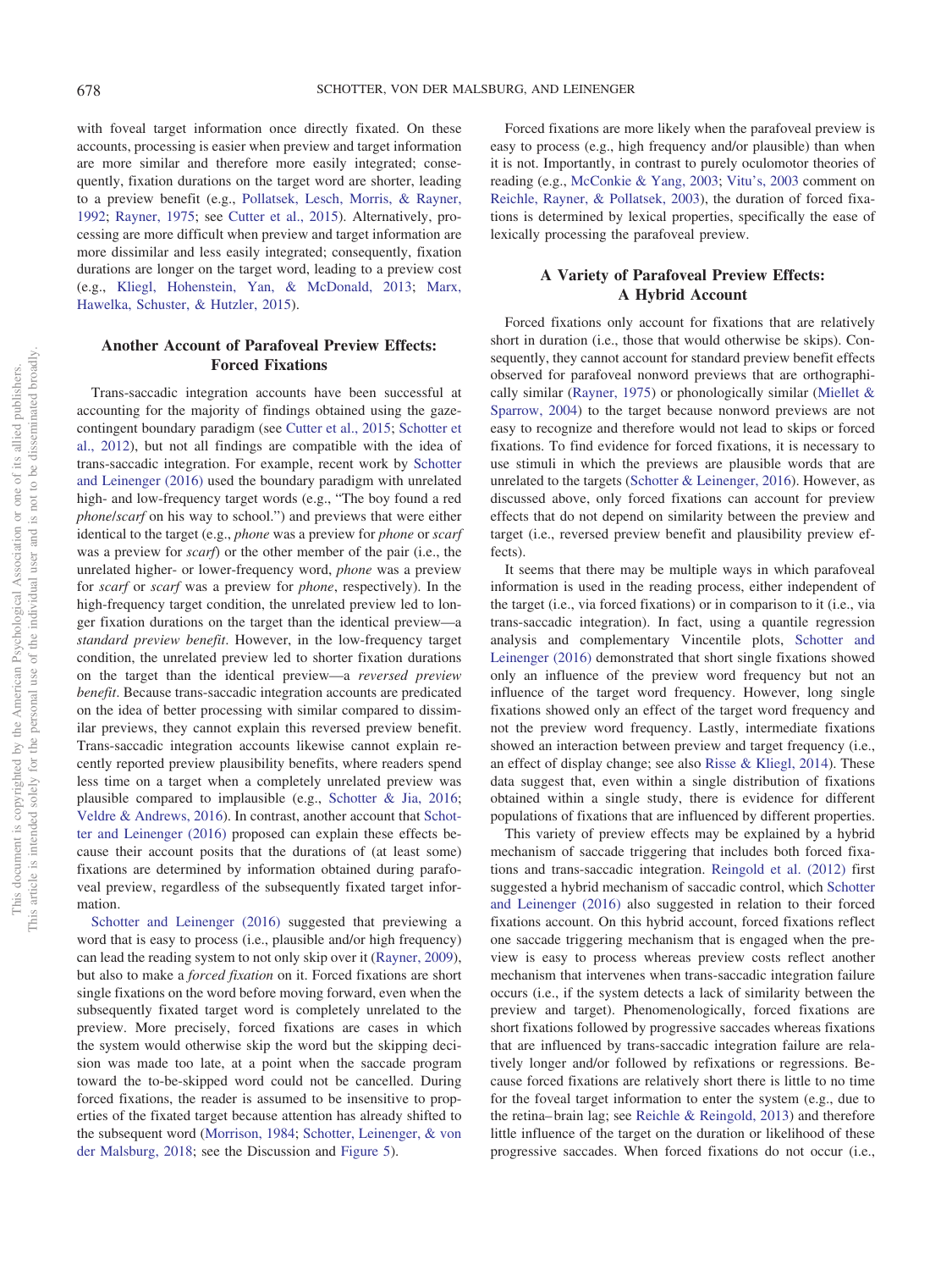when the preview is difficult to process), the fixation on the target word will be longer and there will be more opportunity to obtain information from the foveal target word. Therefore, the fixation duration may be influenced exclusively by the frequency of the target, $<sup>1</sup>$  as shown by [Schotter and Leinenger's \(2016\)](#page-10-0) longest</sup> quantiles, or by the lack of similarity between the preview and target, as shown by [Schotter and Leinenger's \(2016\)](#page-10-0) middle quantiles.

In addition to investigating oculomotor behavior, there is a question as to the reader's ultimate linguistic interpretation of the sentence. That is, do they encode the preview or the target word? After all, on the forced fixations account, the preview word determines subsequent eye movement behavior and also predicts that, under specific circumstances, the preview word—not the foveally fixated target word— enters the linguistic processing stream. Testing this prediction, will therefore inform us about which of the three accounts outlined above best explains the interplay of oculomotor control and word recognition.

[Schotter et al. \(2018\)](#page-10-6) explicitly probed the reader's encoding of the text with two-alternative forced choice questions for which the preview and target word were the response options (see also [Schotter & Jia, 2016\)](#page-10-4). They found that readers reported reading the target word the majority of the time, except when they skipped over it or fixated it for less than 100 ms (i.e., made a forced fixation on it) and did not return to reread the target word. Similar to the dissociation between early and late processing suggested by [Schotter and Leinenger's \(2016\)](#page-10-0) quantile regressions, very short forced fixations led to a different type of linguistic encoding than longer fixations. The duration of forced fixations and subsequent linguistic encoding was based on the preview information whereas the duration of longer fixations and the subsequent linguistic encoding was influenced by the target information. Unsurprisingly, if the reader reread the target they almost exclusively reported it rather than the preview, presumably because the reencountered representation of the target replaced whatever the initially encoded representation was (see [Booth & Weger, 2013\)](#page-9-11). Thus, comprehension questions at the end of a sentence are only partially informative because online processing (i.e., subsequent reading behavior after initial forced fixations) may contaminate the measurement of the relationship between online processing and comprehension by providing an additional chance to encode the target word.

It is unclear what caused rereading in the [Schotter et al. \(2018\)](#page-10-6) study in the first place; regressions to reread prior text generally occur when a sentence suddenly stops making sense (e.g., when ambiguity is disambiguated) or to correct oculomotor error (see [Bicknell & Levy, 2011;](#page-9-12) [Rayner, 2009;](#page-9-4) [Schotter, Tran, & Rayner,](#page-10-11) [2014](#page-10-11) for discussions of regressions). By design, in studies of forced fixations both the preview and target words made sense in the sentence and therefore comprehension failure is an unlikely explanation. In display change studies where the identity of a word changes during a saccade, readers most often do not notice these changes because of saccadic suppression [\(Matin, 1974\)](#page-9-3). However, they are sometimes aware of these changes [\(Angele, Slattery, &](#page-9-13) [Rayner, 2016;](#page-9-13) [Slattery, Angele, & Rayner, 2011\)](#page-10-12), and regressions may increase when they notice them, or perhaps when transsaccadic integration fails even if readers are not explicitly aware of the change.

# **The Present Study**

In the present study, we investigated evidence for a hybrid mechanism (i.e., both forced fixations and dissociations between downstream linguistic processing behaviors that might indicate trans-saccadic integration failure or only foveal word encoding). We modified sentences from [Schotter & Leinenger \(2016;](#page-10-0) [Schotter](#page-10-6) [et al., 2018\)](#page-10-6) so that the end of the sentence (the *probe region*) ultimately made the preview and/or the target word implausible. This manipulation allows us to compare rereading behavior between trials in which only the preview eventually becomes implausible and trials in which only the target eventually becomes implausible. Comparisons between the rate of regressions in these two trials indicate which word meaning (i.e., preview or target) had been encoded. If readers had encoded the preview word they should be more likely to make a regression out of the probe region when the preview word becomes implausible than if they had encoded the (plausible) target. Conversely, if readers had encoded the target word, they should be more likely to make a regression out of the probe region when the target word becomes implausible than if they had encoded the (plausible) preview.

To dissociate regressions caused by comprehension processes from regressions made in response to the display changes (i.e., trans-saccadic integration failure), we inserted a few words between the target region and the probe region (which created the implausibility). In this intervening *buffer region*, both words continued to be plausible so any regressions made out of this region could only be due to trans-saccadic integration failure, rather than comprehension processes. Lastly, on this hybrid account, transsaccadic integration failure should not happen (or should be delayed) during forced fixations. Therefore, we compare the rate of regressions in response to display changes for high-frequency and low-frequency previews. On a forced fixations account, readers should be less likely to notice and immediately respond to display changes when the preview was high frequency (and forced fixations are more likely) than when it was low frequency (and forced fixations are less likely).

## **Method**

## **Participants**

Twenty-four undergraduates from the University of California, San Diego, participated in this experiment for course credit. All were native English speakers, had normal vision, and were naïve to the purpose of the experiment. The study was approved by the University of California, San Diego institutional review board.

# **Apparatus**

Eye movements were recorded with an SR Research Ltd. Eyelink 1000 eye tracker (sampling rate of 1,000 Hz) in a tower setup that restrained head movements with forehead and chin rests. Viewing was binocular, but only the eye movements of the right eye were recorded. Subjects were seated approximately 60 cm

<sup>&</sup>lt;sup>1</sup> Note, however, that the likelihood of being part of this population of fixations is still determined by lexical properties of the preview word, which determines whether the fixation is forced or not.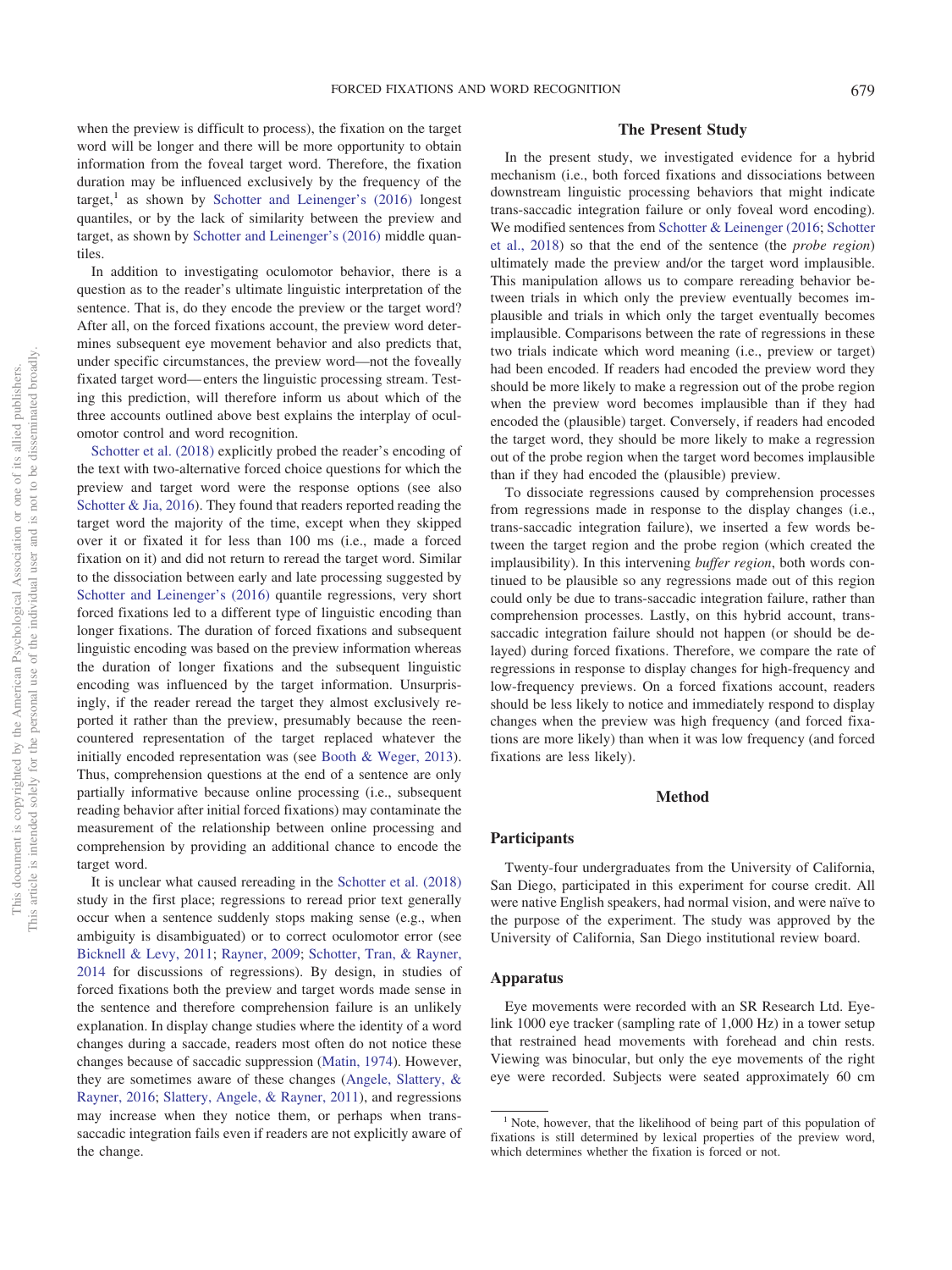away from an HP p1230 CRT monitor with a screen resolution of  $1024 \times 768$  pixels and a refresh rate of 150 Hz. Text was displayed in black, 12-point, fixed-width Courier New font on a white background. Sentences were always displayed in the vertical center of the screen in one line of text, and 2.65 characters subtended 1° of visual angle. Display changes were completed, on average, within 4 ms of the tracker detecting a saccade crossing the invisible boundary, which was located at the beginning of the space preceding the target word.

#### **Materials**

Seventy-five high- and low-frequency noun pairs that were matched in length and with limited orthographic, phonological, and semantic overlap were taken from [Schotter et al. \(2018;](#page-10-6) see [Table 1\)](#page-3-0).

The sentence frames from [Schotter et al. \(2018\)](#page-10-6) were modified so that the beginning of the sentence and at least three words following the target remained neutral (i.e., each member of the target pair fit equally well), but the end of the sentence rendered one member of the pair implausible. One frame made the high frequency word implausible and the other made the low frequency word implausible, for a total of 150 experimental sentences (see [Figure 1\)](#page-4-0).

For each sentence frame, the two words of the pair could be the preview and/or target word and the orthogonal crossing of these variables created four conditions: (a) both plausible (the nondisplay-change condition where the preview/target remains plausible at the probe region), (b) target implausible (the display change condition where only the target is implausible at the probe region), (c) preview implausible (the display change condition where only the preview is implausible at the probe region), and (d) both implausible (the non-display-change condition where the preview/target becomes implausible at the probe region). Thus, for each pair of target words, there were eight possible conditions created by a 2 (preview word frequency: high vs. low)  $\times$  2 (display type: identical vs. change)  $\times$  2 (target word plausibility: plausible vs. implausible) design. The eight conditions were counterbalanced across participants and items in a Latin square design and presented in a randomized order, intermixed with 62 filler sentences (45 of which were followed by comprehension questions) that were plausible and of similar length to the experimental stimuli.

**Normative data.** Ten native English speakers from the United States, who did not participate in the reading experiment, participated in online norming through Amazon's Mechanical Turk service for monetary compensation. They completed a sentence

acceptability-rating task to ensure that each version of the sentence supported one member of the target pair while rendering the other member implausible. The average acceptability score (on a 1–7 scale, with 7 being plausible) for sentences with the compatible target was  $M = 6.05$  (*SD* = .59, range = 4.40–7.00) and for the incompatible target was  $M = 3.60$  (*SD* = 1.24, range = 1.20 –6.20). Below, we report two analyses for regressions out of the probe region: one on the entire stimulus set and one only including items where the implausible items were rated lower than the lowest-rated plausible item (106 items). The results of both analyses were the same.

An additional set of 10 participants, who did not participate in the reading experiment or the sentence acceptability norming, were recruited via Amazon's Mechanical Turk service to complete a cloze norming task for monetary compensation. This norming revealed that both the high and low frequency preview/target words were on average not predictable given the prior sentence context. Average cloze scores were .05 and .02 for the high and low frequency preview/target words respectively.

# **Procedure**

Subjects were instructed to read the sentences for comprehension and to respond to occasional comprehension questions. At the start of the experiment, the eye-tracker was calibrated with a 3-point calibration scheme; calibration error was required to be below .3 degrees of visual angle for every point to proceed to the experiment. Each trial began with a fixation point in the center of the screen, which the subject was required to fixate until the experimenter initiated the trial (or paused to redo the calibration if error was too high). A fixation box then appeared on the left side of the screen at the location of the beginning of the sentence. Once a stable fixation was detected within the box, the box disappeared and was replaced by the sentence, which remained on the screen until the subject pressed a button signaling that they were done reading.

The experiment consisted of 150 experimental sentences in which an invisible boundary was located at the end of the pretarget word (i.e., to the left of the space preceding the target word). While a subject's eyes were to the left of the boundary, the preview word was either the high frequency word (e.g., *phone*) or the low frequency word (e.g., *scarf*). When the tracker detected that the reader's eyes crossed the boundary, either an identical target or the higher- or lower-frequency member of the pair replaced the preview word. There were also 62 filler sentences that were plausible and did not contain display changes, 45 of which (21% of the total number of trials) were followed by comprehension questions (an-

<span id="page-3-0"></span>Table 1 *Summary Statistics for Target/Preview Words*

|                           |       |      | High-frequency   |       | Low-frequency |     |          |      |
|---------------------------|-------|------|------------------|-------|---------------|-----|----------|------|
| Word property             | M     | SD   | Min.             | Max.  | M             | SD  | Min.     | Max. |
| Log HAL frequency/400 mil | 10.41 | 1.01 | 8.21             | 12.66 |               | 1.1 | 4.61     | 8.9  |
| Raw frequency per million | 136   | 150  | 9                | 786   |               |     | $\theta$ | 18   |
| Length                    | 5.83  | .9   |                  | 8     | 5.83          | .9  |          |      |
| Cloze predictability      | .05   | .12  | $\left( \right)$ | .9    | .02           | .07 | $\theta$ |      |

*Note.* HAL = Hyperspace Analogue to Language.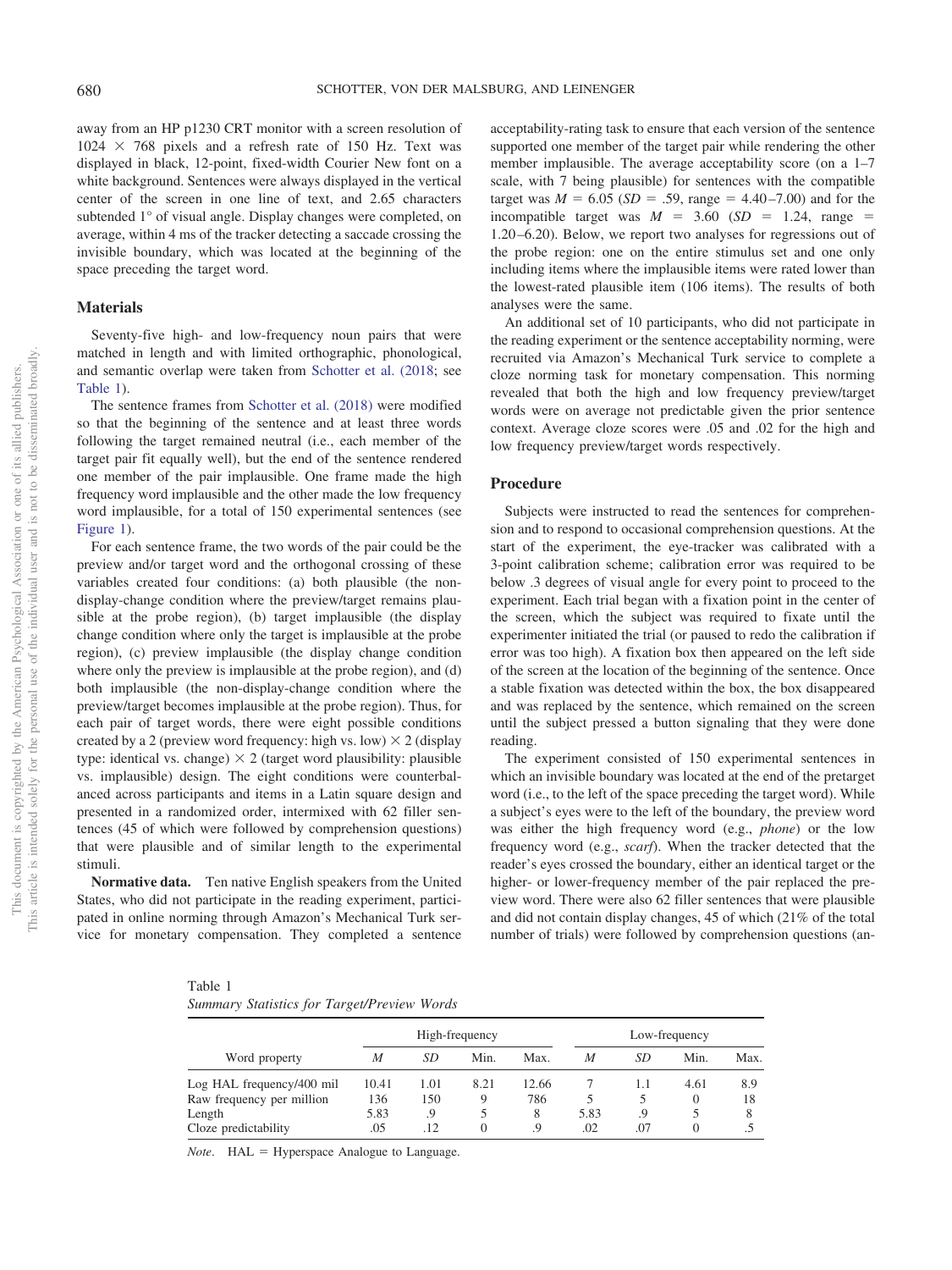|                                                                                             |  | target |  | buffer |  | probe |  |                                                                                        |  |  |  |
|---------------------------------------------------------------------------------------------|--|--------|--|--------|--|-------|--|----------------------------------------------------------------------------------------|--|--|--|
|                                                                                             |  |        |  |        |  |       |  | Both plausible The boy found a red scarf/scarf and then he wrapped it around his neck. |  |  |  |
| Target implausible The boy found a red scarf/phone and then he wrapped it around his neck.  |  |        |  |        |  |       |  |                                                                                        |  |  |  |
| Preview implausible The boy found a red phone/scarf and then he wrapped it around his neck. |  |        |  |        |  |       |  |                                                                                        |  |  |  |
| Both implausible The boy found a red phone/phone and then he wrapped it around his neck.    |  |        |  |        |  |       |  |                                                                                        |  |  |  |
|                                                                                             |  |        |  |        |  |       |  |                                                                                        |  |  |  |
| 2) Danielle forgot her new scarf/phone so she couldn't call her mom after school.           |  |        |  |        |  |       |  |                                                                                        |  |  |  |

<span id="page-4-0"></span>*Figure 1.* Example sentences with experimental conditions for Sentence 1 labeled to the left (Sentence 2 shows only the preview implausible condition) and analysis regions labeled above. The first word in the target region is the preview and second word is the target; *scarf* is low frequency and *phone* is high frequency.

swered with "yes" or "no"). Responses to comprehension questions were accurate ( $M = 91\%$ , range = 81–97%), suggesting the subjects were reading closely. The experiment lasted approximately 45 min.

#### **Results**

Following the data processing procedure used in [Schotter and](#page-10-0) [Leinenger \(2016\),](#page-10-0) sequential fixations shorter than 81 ms were combined (i.e., summed) with an adjacent fixation if they were within one character space, or were included in the dataset if they were further than one character space from an adjacent fixation. All fixations longer than 800 ms were eliminated. Trials in which there was a blink or track loss on the target word during first pass reading were excluded, as were trials in which the display change was triggered by a saccade that landed to the left of the boundary (i.e., j hooks) or trials in which the display change completed after the reader had started fixating a word. These procedures left 2,951 trials available for analysis (82% of the original data), of which 67% contained single fixations on the target (the critical measure for testing for reversed preview benefit), leaving 1,981 single fixations available for analysis.

We report inferential statistics based on linear mixed-effects models (LMMs) for fixation duration data and generalized linear mixed-effects models (GLMMs) with a logit link for fixation probability data. To fit the (G)LMMs, we used the lmer function from the lme4 package (Version 1.1–12; [Bates, Maechler, Bolker,](#page-9-14) [& Walker, 2015\)](#page-9-14) within the R Environment for Statistical Computing (Version 3.3.2; [R Development Core Team, 2016\)](#page-9-15). For single fixation duration, because fixation time measures are skewed we ran LMMs on log-transformed data [\(Schotter &](#page-10-0) [Leinenger, 2016](#page-10-0) argued that this better demonstrates the effect on forced fixations at the short end of the distribution<sup>2</sup>). For all models, subjects and items were entered as crossed random effects (see [Baayen, Davidson, & Bates, 2008\)](#page-9-16) with the maximal random effects structure [\(Barr, Levy, Scheepers, & Tily, 2013\)](#page-9-17) except when overparameterization required a reduced random effects structure, noted below. We first report single fixation duration to establish a replication of the reversed preview benefit effect, then turn to analyses of downstream regression behavior.

## **Single Fixation Duration**

To test for a reversed preview benefit (i.e., evidence for forced fixations), we analyzed the single fixation duration data with the same LMM model structure used by [Schotter and Leinenger](#page-10-0) [\(2016;](#page-10-0) [Schotter et al., 2018\)](#page-10-6). We conducted the analyses two ways

(i.e., used two models) with custom contrasts that directly test for the magnitude of the preview effects (i.e., a centered [sum-coded] contrast for display change vs. identical) for each target frequency separately (i.e., an uncentered [dummy coded] contrast with either the high- or low-frequency target word as the baseline). This approach is preferable in these studies because Schotter and Leinenger reported a crossover interaction between target type and display type and running two models allows us to estimate the target condition-specific effect of display type directly.

In contrast to [Schotter and Leinenger \(2016,](#page-10-0) Experiment 1; [Schotter et al., 2018\)](#page-10-6), the main effect of target word frequency was not significant  $(t < .01)$ , likely because of the significant crossover interaction between display type and target frequency (*t* 3.78; [Table 2,](#page-5-0) [Figure 2\)](#page-5-1). Importantly, the pattern of data for the effect of display type for each of the two target frequency conditions is the same as the previous experiments; thus, we report the effects of display type separately for the two baseline conditions.

In the high-frequency target condition, we observed a standard preview benefit (i.e., evidence for trans-saccadic integration failure); longer reading times when the display changed than when it was identical  $(t = 3.40)$ . In the low-frequency target condition, we observed a reversed preview benefit (i.e., evidence for forced fixations) that was on the border of statistical significance  $(t = -1.95)$ . The reversed preview benefit likely failed to reach significance because of larger standard error in the analysis (due to a smaller stimulus set and slightly weaker frequency manipulation than the previous study<sup>3</sup>) relative to studies in which it was fully significant [\(Schotter & Leinenger, 2016;](#page-10-0) [Schotter et al., 2018\)](#page-10-6), but the consistent pattern of results across the three studies is strong evidence for reversed preview benefit (see the [Appendix\)](#page-11-0).

#### **Overview of Analyses of Regressions Out**

We first present data for regressions out of the probe region, which tests which word meaning the reader had encoded by the end of the sentence in cases in which they had not already made a regression. To assess what causes regressions to happen prior to

<sup>2</sup> The difference in the *t*-values between the raw and log-transformed data is due to the log-transform shrinking the variance estimates, particularly in the long duration end of the distribution, relative to the mean. Given that forced fixations relate to changes in the short duration end of the distribution, this can lead to large discrepancies between the raw and log-transformed LMM results.

In [Schotter and Leinenger \(2016\)](#page-10-0) there were 288 items (144 high–low frequency pairs) where the average raw counts per million were 159 and 4, respectively. In the current study, there were 150 items (75 pairs) where the corresponding raw counts per million were 136 and 5.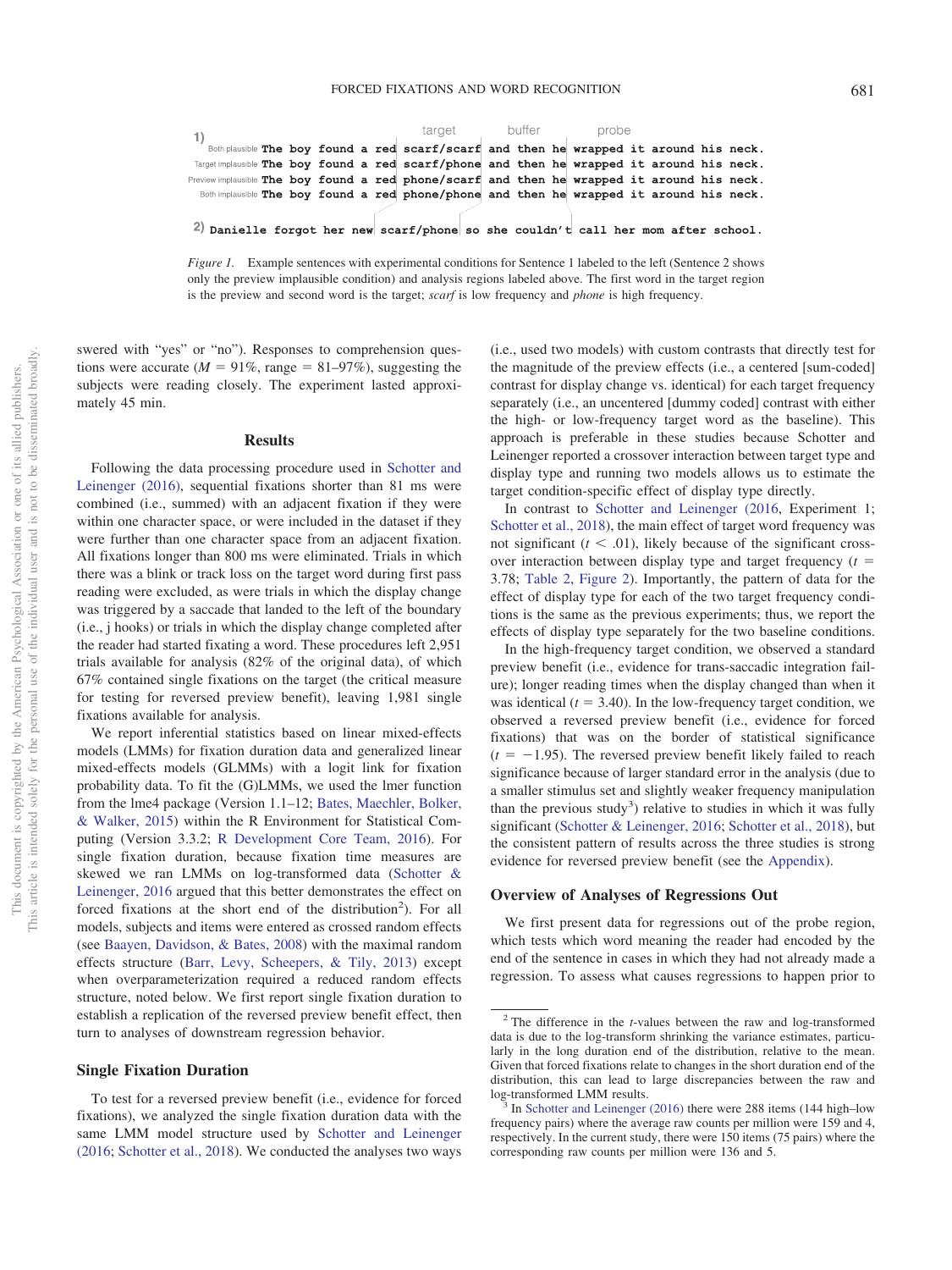| Results of Linear Mixed Effects Models for Log-Transformed Single Fixation Duration From |
|------------------------------------------------------------------------------------------|
| Models With the High Frequency Target (Left Columns) or Low Frequency Target as the      |
| Baseline (Right Columns)                                                                 |
|                                                                                          |

| Contrast                  |          | Model with high frequency<br>baseline |        | Model with low frequency<br>baseline |       |        |  |
|---------------------------|----------|---------------------------------------|--------|--------------------------------------|-------|--------|--|
|                           | h        | SE                                    | Itl    | h                                    | SE    | ltl    |  |
| Intercept                 | 5.452    | .0293                                 | 186.10 | 5.452                                | .0300 | 181.69 |  |
| Target frequency effect   | .0004    | .0167                                 | .00.   | $-.0004$                             | .0167 | .00    |  |
| Display type for baseline | .0976    | .0287                                 | 3.40   | $-.0484$                             | .0248 | 1.95   |  |
| Display Type $\times$     | $-.1460$ | .0386                                 | 3.78   | .1460                                | .0386 | 3.78   |  |
| Frequency                 |          |                                       |        |                                      |       |        |  |

*Note*. The intercept represents the mean duration for the baseline target frequency averaged across display type and the effect of target frequency is the difference between target frequency conditions averaged across display type. The effects of target frequency and the interaction are identical (with reversed sign) between the two models. Significant effects indicated by boldface; marginally significant effect indicated with a dagger.

the probe region, we then report analyses of regressions out of the target region and the intervening buffer region. To test for the effects of experimental manipulations on regressions out of each of the regions of interest, we conducted models with only the fixed effects that were relevant or of theoretical interest at that point in the sentence (noted in the beginning of each section below). All contrasts were centered (sum coded) so that the main effects and interactions can be interpreted the same way as an analysis of variance (i.e., main effects and interactions), but we used LMMs with fully crossed random effects structures.

**Probe region.** As discussed in the introduction, one of the goals of this study is to investigate readers' downstream reading behavior based on linguistic encoding of the preview/target word. Through the plausibility manipulation in the probe region (i.e., in display change trials only the preview or target word was plausible) we can investigate which of the words the reader had likely encoded by comparing the rate of regressions between experimental conditions. We analyzed regressions out of the probe region as a function of target plausibility, display type, and the interaction between them [\(Figure 3,](#page-6-0) right panel). Note that the main effect of preview plausibility is statistically equivalent to the interaction between target plausibility and display type [\(Risse & Kliegl,](#page-10-9) [2014\)](#page-10-9). For this we only included trials with a single fixation on the target region, and no regression out of the preceding regions (i.e., either the target or buffer region), which would provide a chance to reread the target word before reaching the probe region, reducing the strength of our manipulation; 1,721 trials, 58%).

There was a significant effect of target plausibility; readers made more regressions out of the probe region when the target became implausible than when it remained plausible ( $b = .64$ ,  $z =$ 3.37,  $p < .001$ ). Neither the main effect of display type ( $b = 0.33$ ,  $z = 1.71$ ,  $p = .09$ ) nor the interaction (i.e., the effect of preview plausibility) were statistically significant ( $b = -0.11$ ,  $z = 0.30$ ,  $p = .77$ ). In addition, none of the effects involving preview frequency were statistically significant (all  $ps > .60$ ). If readers had not already made a regression due to noticing the display change (i.e., from the target or buffer region; see below) any regressions made due to implausibility were triggered by the reader's encoding of the directly fixated target word, rather than the parafoveal preview. These data are in line with the results of [Schotter et al. \(2018\)](#page-10-6) and suggest that the majority of word encoding occurs in foveal vision, despite the fact that parafoveal information influences eye movement planning as demonstrated by the reversed preview benefit reported above.

Not all sentences had an equally strong plausibility manipulation. Although all sentences with the plausible word were rated as highly plausible (min  $= 4.4$ , max  $= 7.0$  on a 7-point scale), there was a larger range in the plausibility ratings for the implausible word (min  $= 1.2$ , max  $= 6.2$ ). For a stronger test of the effect of plausibility, we redid the analysis with only the items for which the implausible item was rated lower than the lowest-rated plausible item (i.e., lower than 4.4 on the 7-point scale). This led to the inclusion of 106 of the 150 original items (71%) for which the new descriptive statistics for the implausible word are  $(M = 2.93, SD =$ 0.74, range  $= 1.2 - 4.2$ ). The results of this analysis were similar to the analysis on the full stimulus set; there was a main effect of target plausibility ( $b = 0.77$ ,  $z = 3.65$ ,  $p < .001$ ), no effect of display type ( $b = 0.21$ ,  $z = 0.98$ ,  $p = .33$ ), no interaction ( $b =$ 0.004,  $z = 0.01$ ,  $p = .99$ ), and no effects involving preview frequency (all  $ps > .12$ ).



<span id="page-5-1"></span>*Figure 2.* Single fixation duration on the target word as a function of target frequency, preview frequency, and display type. Error bars represent  $+ 1$  SEM.

<span id="page-5-0"></span>Table 2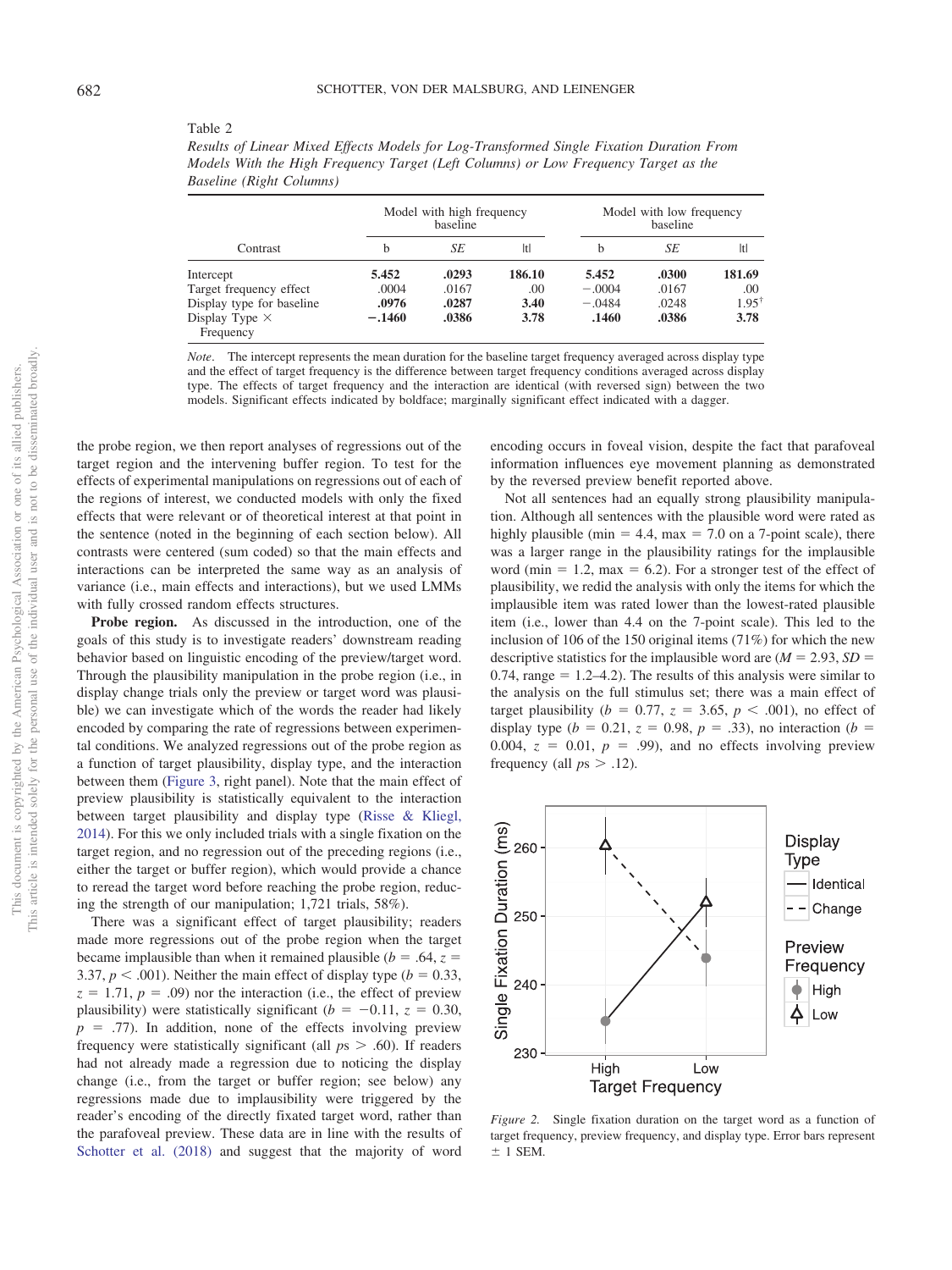

<span id="page-6-0"></span>*Figure 3.* Probability of making a regression out of each region of the sentence (panels) as a function of preview frequency (shape/color), display type (x-axis for the target and buffer region panels) and plausibility condition (x-axis; probe region panel only; the inner two conditions of the probe region panel are display change conditions). Data are only included in the buffer region if there was no regression out of the target region, and were only included in the probe region if there was neither a regression out of the target or buffer regions. Error bars represent  $\pm$  1 SEM.

**Regressions prior to the probe region.** Readers made regressions out of regions before the probe region, and these trials were excluded from the analysis of the probe region. Therefore, in the following sections we investigate which of the experimental manipulations influenced these regressions and what these patterns suggest about a hybrid mechanism involving forced fixations and trans-saccadic integration. On a hybrid mechanism account, we would expect that trans-saccadic integration failure might increase regressions, but not in cases where readers were likely to make a forced fixation. When the preview is low frequency, regressions out of the target region might be higher when the display changed than when it did not because forced fixations should be relatively rare. In contrast, when the preview is high frequency, forced fixations should be relatively common and should lead to no difference in regressions out of the target region between display change and non-display-change conditions. If the different target information is eventually encoded on display change trials for high frequency previews, this may lead to an increase in regressions that is observed after the forced fixation is executed (i.e., from the buffer region).

**Target region.** We analyzed regressions out of the target region (when it was not skipped; 2,466 trials, 84%) as a function of preview frequency and display type. There was a significant preview frequency effect; readers made more regressions out of target words when the preview was low frequency ( $b = 0.83$ ,  $z =$ 2.73,  $p < .01$ ). As described above, this is predicted by a hybrid mechanism; when the preview is high frequency readers would be more likely to make a forced fixation—preprogram a forward saccade. The main effect of display type was not statistically significant ( $b = -0.24$ ,  $z = 0.75$ ,  $p = .46$ ), but there was a significant interaction ( $b = 1.35$ ,  $z = 2.17$ ,  $p < .05$ ; [Figure 3,](#page-6-0) left panel). There were more regressions out of the target when the display had changed than when it was identical only when the

preview was low frequency, which also aligns with the idea of a hybrid mechanism. When the preview is high frequency, there is no opportunity for the dissimilar target information to influence the preinitiated saccades that are part of the forced fixations phenomenon. However, in the absence of forced fixations (i.e., when the preview is low frequency) there is more opportunity for the different target information to lead to trans-saccadic integration failure during the fixation on the target and cause a relative increase in regressions for display change relative to nondisplaychange conditions.

**Buffer region.** We analyzed regressions out of the buffer region with the same model structure as regressions out of the target region [\(Figure 3,](#page-6-0) middle panel). We included only trials in which readers made a single forward fixation on the target region (i.e., did not skip it and only fixated it once, which is the cleanest test of the forced fixations account; see [Schotter & Leinenger,](#page-10-0) [2016\)](#page-10-0) and did not make a regression out of target region (i.e., had not already responded to the display change; 1,981 trials, 67%). There was a marginally significant preview frequency effect; readers made more regressions out of the buffer region when the preview was high frequency ( $b = -.48$ ,  $z = 1.75$ ,  $p = .08$ ). This pattern also fits with the hybrid mechanism; when the preview was high frequency readers were more likely to have made forced fixations on the target and therefore did not immediately respond to the display change in the target region so that the response showed up later, once they landed in the buffer region. The main effect of display type was statistically significant ( $b = 0.99$ ,  $z =$ 3.56,  $p < .001$ ); there were more regressions out of the buffer region when the display changed. While numerically the effect of display change was larger when the preview was high frequency, the interaction was not statistically significant ( $b = -0.91$ ,  $z =$ 1.65,  $p = .10$ ). We found evidence for trans-saccadic integration failure in regressions out of the buffer region and a numerical trend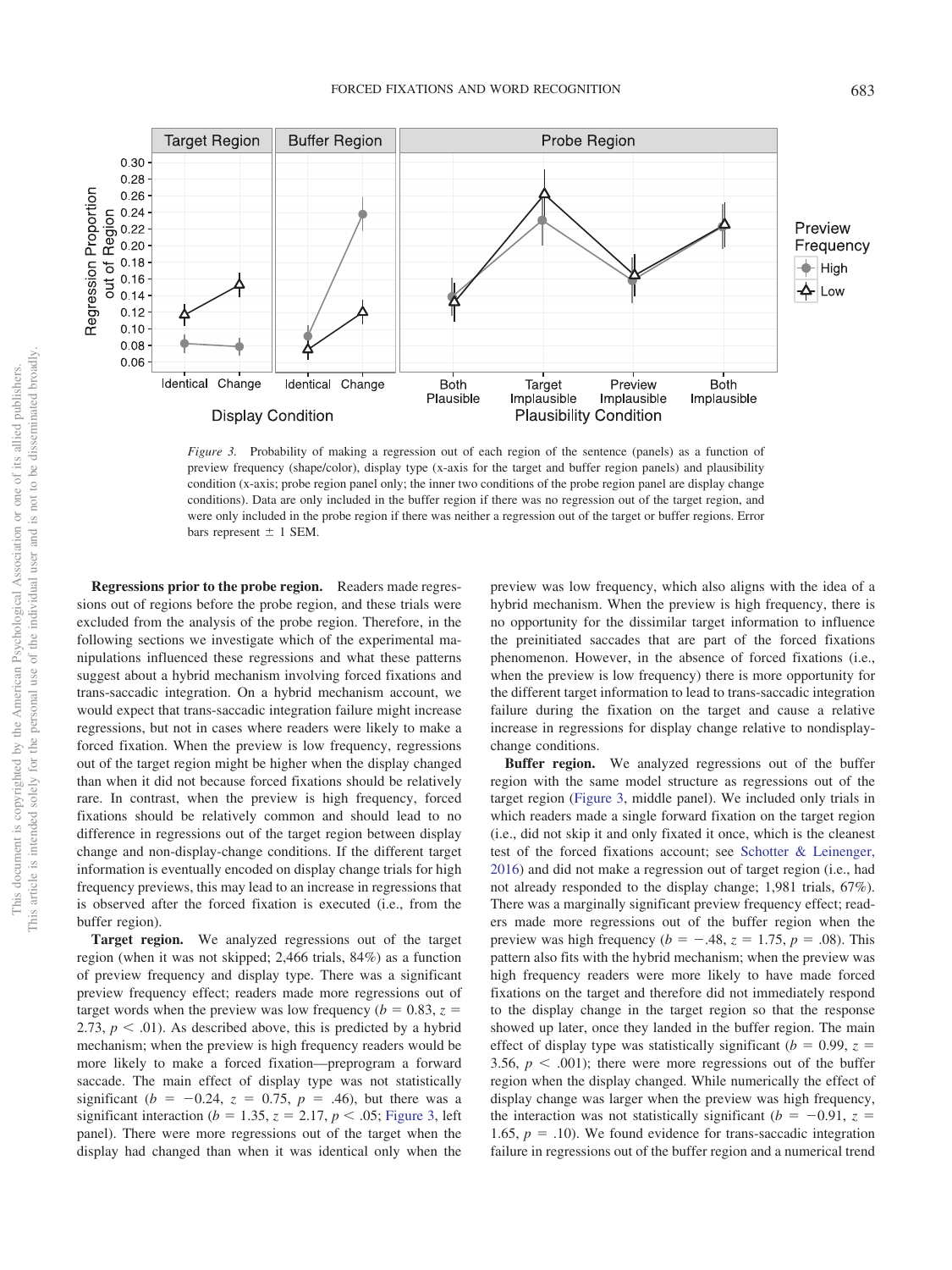suggesting that the process is qualified by the presence of forced fixations. These data further support a hybrid mechanism in which both forced fixations and trans-saccadic integration failure influence reading behavior.

## **The Time Course of Regression Behavior**

To visualize the time course of regression behavior across the sentence, we plotted the cumulative distribution of regressions as a function of character position in the sentence separately for each of the plausibility and display change condition combinations (see [Figure 4\)](#page-7-0). Only trials in which there was a single regression are included, and we plotted the average locations of the boundaries between regions for reference.<sup>4</sup> This figure shows the pattern suggested by the sequence of analyses by region reported above. Regressions out of the buffer region show an effect of display change (i.e., the increase in regressions in the red and pink lines relative to the black and gray lines in the central region), whereas regressions out of the probe region show an effect of target plausibility (i.e., the increase in regressions in the red and black lines relative to the pink and gray lines in the right-hand region).

## **Discussion**

The current study reports data suggesting that preview and target word properties can have different effects on reading behavior and that eye movements during reading are controlled by a hybrid mechanism of saccade triggering. We found evidence for reversed preview benefit when the preview word was higher frequency than the target word, which can be explained by forced fixations but not trans-saccadic integration. We also found that the completion of linguistic encoding occurs primarily in foveal vision because regressions out of a region at the end of the sentence that made one of the preview–target pair implausible showed increased regressions only based on the target word plausibility. In addition, we found evidence for a hybrid mechanism of saccadic control because regressions in response to display changes (i.e., transsaccadic integration failure) increased relative to nondisplay change conditions in different regions, depending on the frequency



<span id="page-7-0"></span>*Figure 4.* Cumulative plots of regression proportion as a function of distance from the beginning of the target region (in characters) and plausibility condition (colored lines, which are higher on the y-axis, are display change conditions and greyscale lines, which are lower on the y-axis are nondisplay change conditions). Average locations of the boundaries between regions are marked and regions are labeled. See the online article for the color version of this figure.

of the preview word (i.e., the likelihood of forced fixations). Regressions caused by display-changes were more likely from the target region when the preview was low frequency, but such regressions were more likely from the buffer region when the preview was high frequency. We hypothesize that this is because the reader was relatively more likely to have preinitiated the progressive saccade based on the preview information (i.e., make a forced fixation), before the different target information had registered. In contrast, when the preview was low frequency, the reader was relatively less likely to preinitiate a progressive saccade and there was enough time to register that the preview and target were different, leading to a failure of trans-saccadic integration and an increased likelihood of making a regression out of the target region [\(Figure 3,](#page-6-0) left panel).

The dissociation between the patterns of regressions from the target region and buffer region lend further evidence for the idea of a hybrid mechanism of saccadic control [\(Reingold et al., 2012\)](#page-10-1). Trans-saccadic integration failure influenced reading behavior immediately (i.e., in the target region) when forced fixations did not occur, and influenced reading behavior later (i.e., in the buffer region) after forced fixations occurred. These data add to research suggesting that, in the gaze-contingent boundary paradigm, the reading system sometimes detects a display change either explicitly [\(Angele et al., 2016;](#page-9-13) [Slattery et al., 2011\)](#page-10-12) or implicitly via trans-saccadic integration failure, causing a regression either from the target or immediately following region, depending on how far processing of the preview word had progressed. However, of the 1,233 display change trials in which the reader fixated the target (thereby providing an opportunity to detect that the display had changed) only 318 trials (26%) included a regression from either the target or buffer region. This suggests that this does not happen the majority of the time, especially when considering that the percent of trials with regressions from these regions in nondisplay change trials is not negligible either (17% of trials).

Although the forced fixations account suggests that progressive saccade triggering is directly controlled by lexical identification, the fact that regressions out of the probe region were mostly determined by target word implausibility suggests that it is partial, not complete recognition, that influences these saccades. In fact, the data from [Schotter et al. \(2018\)](#page-10-6) using probe questions after the sentence suggest that there is some proportion of cases in which a reader directly fixates a word but actually had encoded the preview. Clearly, the relationship between higher-order language and oculomotor behavior is complex; other studies show that the plausibility of a word (determined by the preceding context) can have an immediate influence on saccade decisions when that word is encountered (e.g., gaze duration; [Rayner, Warren, Juhasz, &](#page-9-18) [Liversedge, 2004;](#page-9-18) [Reichle, Warren, & McConnell, 2009;](#page-10-13) [Warren](#page-10-14) [& McConnell, 2007;](#page-10-14) [Warren, McConnell, & Rayner, 2008\)](#page-10-15), even based only on a parafoveal preview [\(Schotter & Jia, 2016;](#page-10-4) [Veldre](#page-10-5) [& Andrews, 2016\)](#page-10-5). It will be important for future research to delineate what lexical properties are used to plan progressive saccades, and the degree to which those influences are dissociable from complete word recognition during reading.

<sup>4</sup> Locations plotted are average across all stimuli. Across sentences the character position of the boundaries of regions varied, but the location was always in the same place for all four conditions of a given sentence.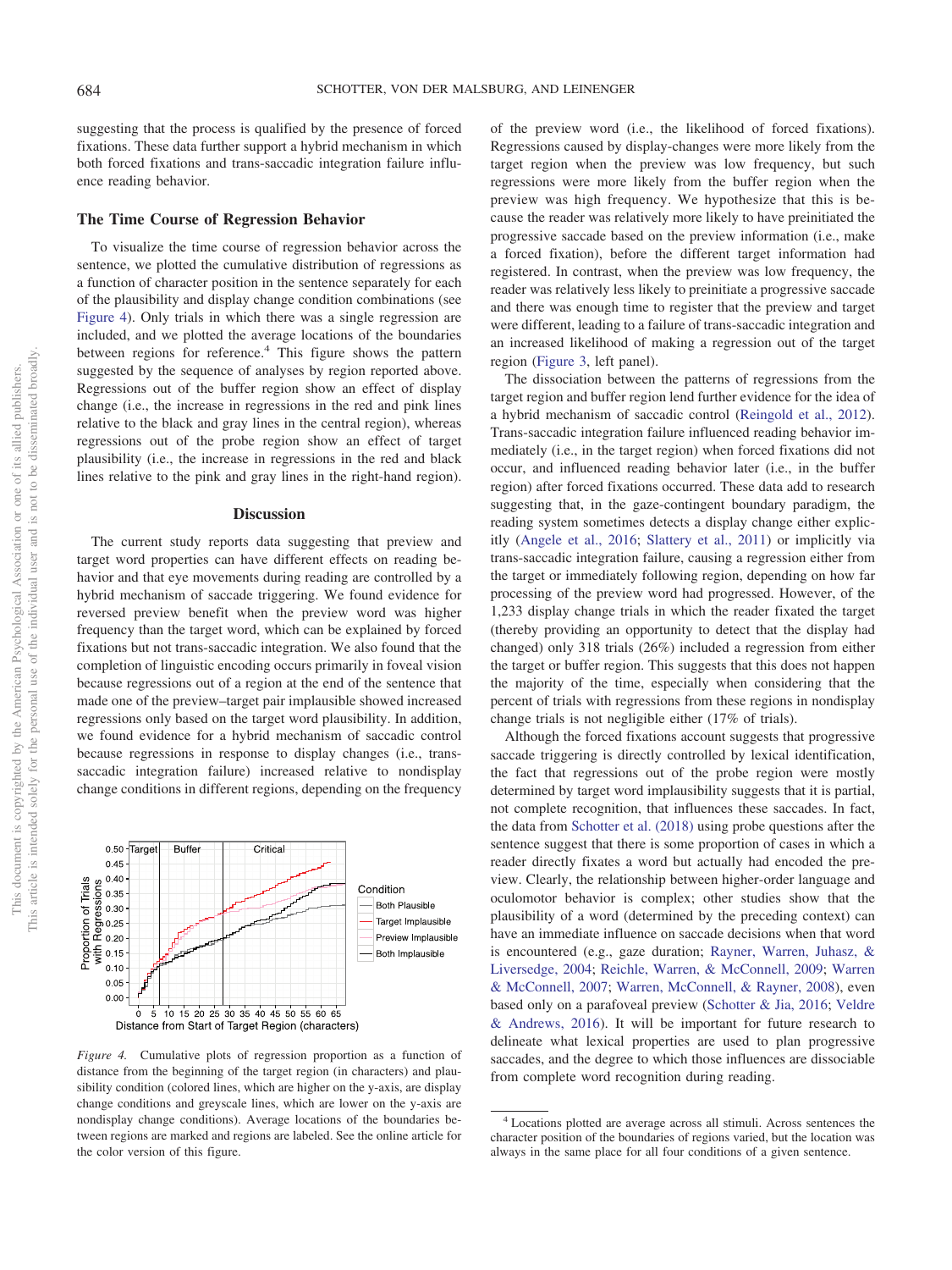# **Accounting for These Effects in Models of Oculomotor Control in Reading**

As mentioned, these data suggest that progressive saccade planning and complete word recognition may be dissociable during reading. In fact, this suggestion is part of the architecture of current models of oculomotor control in reading, which posit that the decision to start planning an eye movement forward from a word is made before complete recognition of it. For example, the E-Z Reader model [\(Pollatsek, Reichle, & Rayner, 2006;](#page-9-19) [Reichle, Pollatsek, Fisher, &](#page-9-20) [Rayner, 1998\)](#page-9-20) posits two stages of word recognition; the first stage is a *familiarity check*  $(L_1)$ , which initiates both saccade programming and a second stage of *lexical access*  $(L_2)$ , in which word recognition is completed. Although the process that determines fixation durations is only partial recognition of words, such a mechanism still assumes that oculomotor decisions are directly controlled by cognitive (i.e., lexical) processing (i.e., as opposed to oculomotor accounts, which deny the involvement of cognitive-lexical processing; [McConkie &](#page-9-9) [Yang, 2003;](#page-9-9) [Vitu, 2003\)](#page-10-7).

Given this architecture, forced fixations can already be explained within the E-Z Reader model [\(Reichle et al., 1998\)](#page-9-20) and potentially any model that has two-stage lexical processing and two-stage saccade program assumptions (e.g., [Engbert, Nuthmann,](#page-9-21) [Richter, & Kliegl, 2005\)](#page-9-21). In fact, the forced fixations account that [Schotter and Leinenger \(2016\)](#page-10-0) proposed was based on the modeling approach of [Schotter, Reichle, and Rayner \(2014\),](#page-10-16) who used the E-Z Reader model to estimate how far into lexical processing the model has progressed based on the preview. They found that there were times in which the model reached the second stage of word recognition (i.e.,  $L_2$ , which is initiated by the completion of

the partial word recognition stage,  $L_1$ , which also initiates saccade programming).

**Forced fixations in oculomotor models of reading.** Within the architecture of the E-Z Reader model, fixation behavior on the upcoming word depends on the timing of word recognition of the upcoming word relative to the timing of saccade planning toward that word. In addition to the two stages of word recognition mentioned above, E-Z Reader posits two stages of saccade planning; during the first stage  $(M_1)$ , the current saccade plan can be canceled, but during the second stage  $(M<sub>2</sub>)$  the current saccade cannot be cancelled. If  $L_1$  for the upcoming word completes during the  $M<sub>1</sub>$  stage of the saccade program toward it, that saccade would be cancelled and replaced with a skip. However, if  $L_1$  for the upcoming word completes during the  $M<sub>2</sub>$  stage, the saccade toward that word could not be cancelled and the system would instead preinitiate the subsequent saccade program forward from the upcoming word because saccades can be programmed in parallel [\(Becker & Jürgens, 1979;](#page-9-22) [Morrison, 1984\)](#page-9-8). The preinitiation of subsequent saccade programs due to an inability to execute a skip leads to the intervening fixation on that word being relatively short—these are forced fixations (see [Figure 5\)](#page-8-0). When skips or forced fixations do not happen, the word will be fixated for a relatively longer amount of time and foveal information is needed to initiate the progressive saccade. If the display had changed in these cases, the system must deal with the fact that the new information obtained in the fovea differs from the information that has been previously obtained from the parafovea.

**Trans-saccadic integration in oculomotor models of reading.** Other modeling work has focused on explaining standard preview



<span id="page-8-0"></span>*Figure 5.* Schematic of the forced fixation account within the architecture of the E-Z Reader model. The type of fixation behavior (represented in three separate panels) depends on when the  $L_1$  stage of word identification for word  $n + 1$  completes relative to the saccade planning stages for the saccade from word *n* to word  $n + 1$ (see [Schotter & Leinenger, 2016](#page-10-0) for details). A: Skips: the first saccade plan, represented in purple and with the label  $M_1$ , is replaced with a second saccade plan that moves from *n* to  $n + 2$ ; B: Forced fixations: the first saccade plan cannot be canceled so the subsequent saccade plan, represented below in blue and also labeled  $M_1$ , is initiated while the first saccade plan is being implemented. This is more likely when word  $n + 1$  is easy to identify (e.g., is a high frequency word like *phone*); C: Long fixations: the first saccade plan is completely executed before the second saccade plan is ever initiated because word recognition in the parafovea never completes by the time the word is fixated. This is more likely when word  $n + 1$  is difficult to identify (e.g., a low frequency word like *scarf* or a nonword). See the online article for the color version of this figure.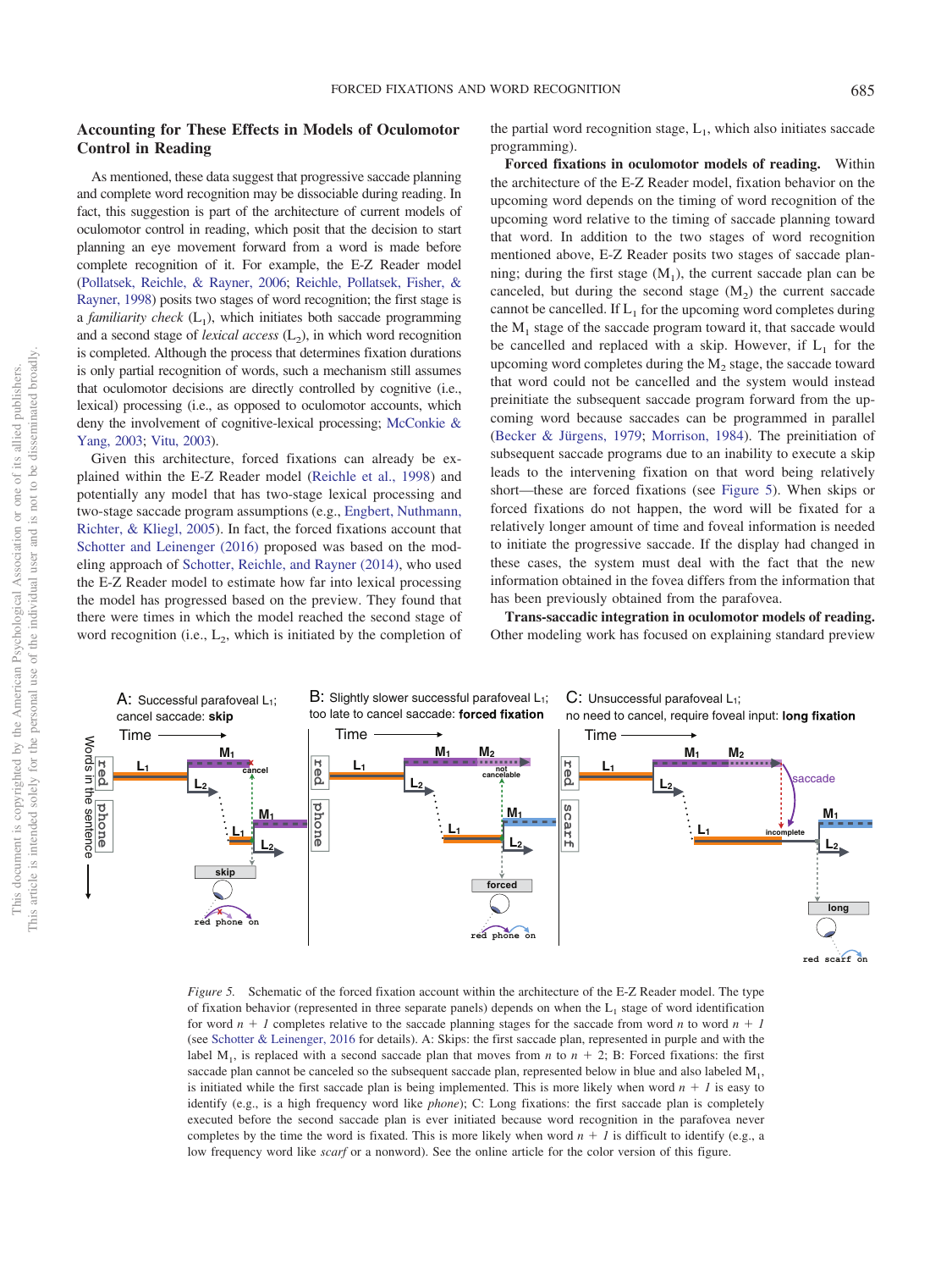effects by assuming that lexical processing does not start until fixation on the target (e.g., [Pollatsek et al., 2006\)](#page-9-19), analogous to the idea that there is only an influence of the target word, or have reset lexical processing after a display change (e.g., [Risse, Hohenstein,](#page-10-17) [Kliegl, & Engbert, 2014\)](#page-10-17), analogous to the idea of trans-saccadic integration failure. It may be the case that delaying lexical processing is what happens when the parafoveal preview is completely unrecognizable (i.e., a nonword), but such a process could not explain why nonword previews that are orthographically or phonologically related to the target provide a benefit relative to unrelated previews (see [Schotter et al., 2012\)](#page-10-2). Likewise, completely resetting lexical processing after a display change would not be able to account for these effects, either. Therefore, any model simulations that set out to explain standard preview benefit effects that align with the idea of trans-saccadic integration must, to some degree, take into account how the words are represented as they are being processed. That is, presumably these standard preview benefit effects are due to the "resetting" of processing being less severe or costly when the preview and target are similar compared to when they are dissimilar. This is a very interesting area for future research because adequately simulating these effects might give us a better idea of the ongoing process of word representation during reading.

Together, the data reported above suggest a fairly sophisticated division of labor within the reading system that may help to optimize the trade-off between speed and accuracy. When ongoing understanding of the sentence breaks down (e.g., due to implausibility), the comprehension system can intervene and trigger regressions. The time course with which these regressions are observed depends on how far through the oculomotor programming process the reading system had progressed. Thus, reading can be considered a two-stage process in which partial lexical processing of parafoveal information is used to "hedge a bet" that word recognition will be successful and to program saccades to maintain reading speed (i.e., by skipping or preinitiating subsequent eye movements). But such an architecture may ultimately not be too risky, as it has relatively small negative consequences on the reader's ultimate understanding of most of the words in sentences (i.e., those that are not skipped or do not receive a forced fixation). The reading system takes advantage of high acuity foveal information and the opportunity to make regressions under uncertainty or confusion to maintain reading comprehension accuracy [\(Bick](#page-9-12)[nell & Levy, 2011;](#page-9-12) [Booth & Weger, 2013;](#page-9-11) [Schotter et al., 2014\)](#page-10-16). If readers become less confident in their interpretation of the text they can make regressions and reread to reencode the words through direct foveal vision.

## **References**

- <span id="page-9-13"></span>Angele, B., Slattery, T. J., & Rayner, K. (2016). Two stages of parafoveal processing during reading: Evidence from a display change detection task. *Psychonomic Bulletin & Review, 23,* 1241–1249.
- <span id="page-9-16"></span>Baayen, R. H., Davidson, D. H., & Bates, D. M. (2008). Mixed-effects modeling with crossed random effects for subjects and items. *Journal of Memory and Language, 59,* 390 – 412.
- <span id="page-9-17"></span>Barr, D. J., Levy, R., Scheepers, C., & Tily, H. J. (2013). Random effects structure for confirmatory hypothesis testing: Keep it maximal. *Journal of Memory and Language, 68,* 255–278.
- <span id="page-9-14"></span>Bates, D., Maechler, M., Bolker, B., & Walker, S. (2015). Fitting linear mixed-effects models using lme4. *Journal of Statistical Software, 67,*  $1 - 48.$
- <span id="page-9-22"></span>Becker, W., & Jürgens, R. (1979). An analysis of the saccadic system by means of double step stimuli. *Vision Research, 19,* 967–983.
- <span id="page-9-12"></span>Bicknell, K., & Levy, R. (2011). Why readers regress to previous words: A statistical analysis. In L. Carlson, C. Holscher, & T. Shipley (Eds.), *Proceedings of the Cognitive Science Society* (pp. 931–936). Austin, TX: Cognitive Science Society.
- <span id="page-9-11"></span>Booth, R. W., & Weger, U. W. (2013). The function of regressions in reading: Backward eye movements allow rereading. *Memory & Cognition, 41,* 82–97.
- <span id="page-9-0"></span>Cutter, M. G., Drieghe, D., & Liversedge, S. P. (2015). How is information integrated across fixations in reading? In A. Pollatsek & R. Treiman (Eds.), *The Oxford handbook of reading* (pp. 245–260). Oxford, UK: Oxford University Press.
- <span id="page-9-21"></span>Engbert, R., Nuthmann, A., Richter, E. M., & Kliegl, R. (2005). SWIFT: A dynamical model of saccade generation during reading. *Psychological Review, 112,* 777– 813.
- <span id="page-9-6"></span>Kliegl, R., Hohenstein, S., Yan, M., & McDonald, S. A. (2013). How preview space/time translates into preview cost/benefit for fixation durations during reading. *The Quarterly Journal of Experimental Psychology, 66,* 581– 600.
- <span id="page-9-7"></span>Marx, C., Hawelka, S., Schuster, S., & Hutzler, F. (2015). An incremental boundary study on parafoveal preprocessing in children reading aloud: Parafoveal masks overestimate the preview benefit. *Journal of Cognitive Psychology, 27,* 549 –561.
- <span id="page-9-3"></span>Matin, E. (1974). Saccadic suppression: A review and an analysis. *Psychological Bulletin, 81,* 899 –917.
- <span id="page-9-9"></span>McConkie, G. W., & Yang, S. N. (2003). How cognition affects eye movements during reading. In J. Hyönä, R. Radach, & H. Deubel (Eds.), *The mind's eye: Cognitive and applied aspects of eye movement research* (pp. 413– 428). Oxford, UK: Elsevier.
- <span id="page-9-10"></span>Miellet, S., & Sparrow, L. (2004). Phonological codes are assembled before word fixation: Evidence from boundary paradigm in sentence reading. *Brain and Language, 90,* 299 –310.
- <span id="page-9-8"></span>Morrison, R. E. (1984). Manipulation of stimulus onset delay in reading: Evidence for parallel programming of saccades. *Journal of Experimental Psychology: Human Perception and Performance, 10,* 667– 682.
- <span id="page-9-5"></span>Pollatsek, A., Lesch, M., Morris, R. K., & Rayner, K. (1992). Phonological codes are used in integrating information across saccades in word identification and reading. *Journal of Experimental Psychology: Human Perception and Performance, 18,* 148 –162.
- <span id="page-9-19"></span>Pollatsek, A., Reichle, E. D., & Rayner, K. (2006). Tests of the E-Z Reader model: Exploring the interface between cognition and eye-movement control. *Cognitive Psychology, 52,* 1–56.
- <span id="page-9-2"></span>Rayner, K. (1975). The perceptual span and peripheral cues in reading. *Cognitive Psychology, 7,* 65– 81.
- <span id="page-9-1"></span>Rayner, K., Schotter, E. R., Masson, M., Potter, M. C., & Treiman, R. (2016). So much to read, so little time: How do we read, and can speed reading help? *Psychological Science in the Public Interest, 17,* 4 –34.
- <span id="page-9-18"></span>Rayner, K., Warren, T., Juhasz, B. J., & Liversedge, S. P. (2004). The effect of plausibility on eye movements in reading. *Journal of Experimental Psychology: Learning, Memory, and Cognition, 30,* 1290 –1301.
- <span id="page-9-4"></span>Rayner, K. (2009). The Thirty Fifth Sir Frederick Bartlett Lecture: Eye movements and attention during reading, scene perception, and visual search. *The Quarterly Journal of Experimental Psychology, 62,* 1457– 1506.
- <span id="page-9-15"></span>R Development Core Team. (2016). *R: A language and environment for statistical computing*. Vienna, Austria: R Foundation for Statistical Computing. Retrieved from <https://www.R-project.org/>
- <span id="page-9-20"></span>Reichle, E. D., Pollatsek, A., Fisher, D. L., & Rayner, K. (1998). Toward a model of eye movement control in reading. *Psychological Review, 105,* 125–157.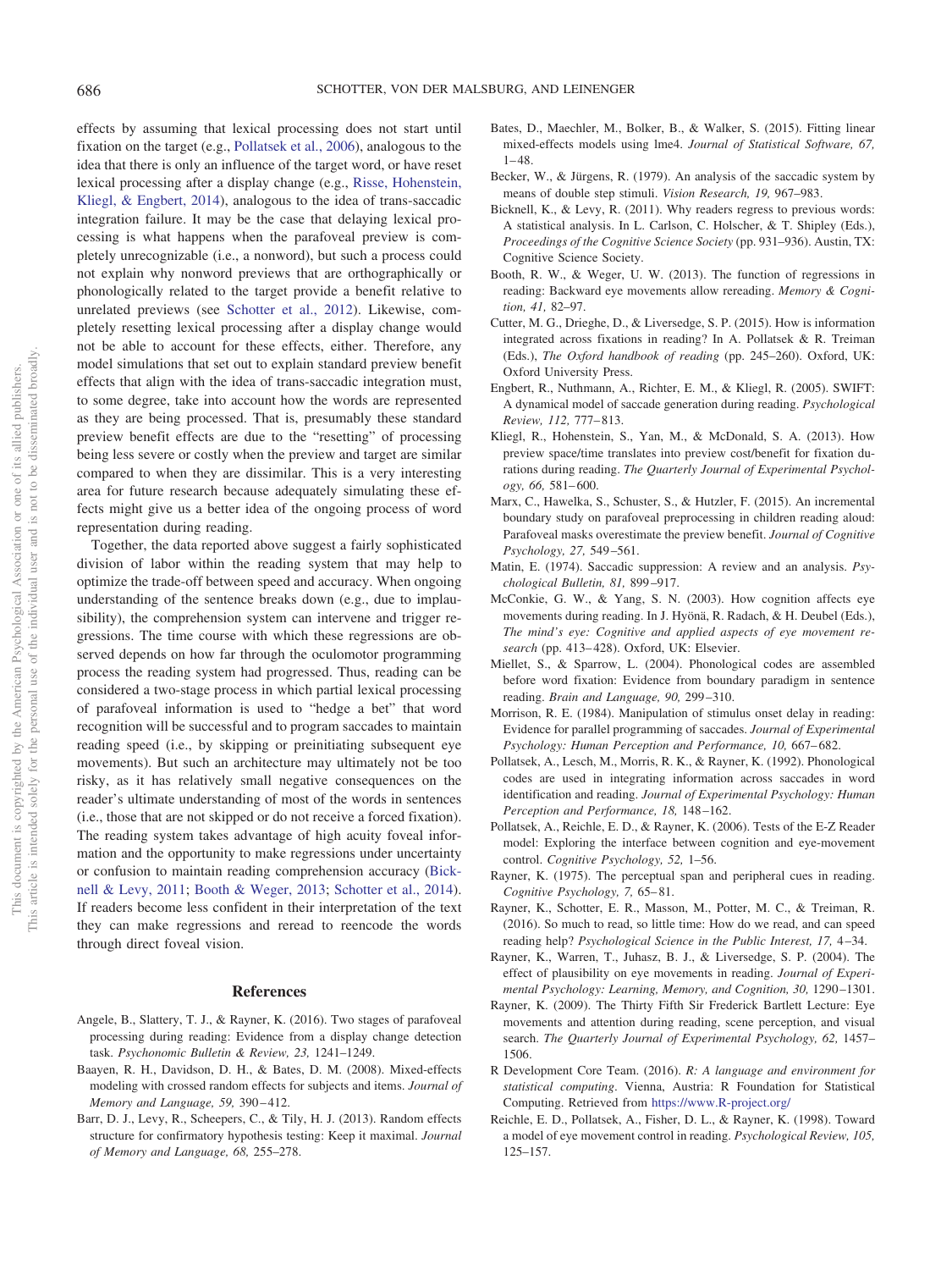- <span id="page-10-8"></span>Reichle, E. D., Rayner, K., & Pollatsek, A. (2003). The E-Z reader model of eye-movement control in reading: Comparisons to other models. *Behavioral and Brain Sciences, 26,* 445– 476.
- <span id="page-10-10"></span>Reichle, E. D., & Reingold, E. M. (2013). Neurophysiological constraints on the eye-mind link. *Frontiers in Human Neuroscience, 7,* 361.
- <span id="page-10-13"></span>Reichle, E. D., Warren, T., & McConnell, K. (2009). Using EZ Reader to model the effects of higher level language processing on eye movements during reading. *Psychonomic Bulletin & Review, 16,* 1–21.
- <span id="page-10-17"></span>Risse, S., Hohenstein, S., Kliegl, R., & Engbert, R. (2014). A theoretical analysis of the perceptual span based on SWIFT simulations of the n 2 boundary paradigm. *Visual Cognition, 22,* 283–308.
- <span id="page-10-1"></span>Reingold, E. M., Reichle, E. D., Glaholt, M. G., & Sheridan, H. (2012). Direct lexical control of eye movements in reading: Evidence from a survival analysis of fixation durations. *Cognitive Psychology, 65,* 177– 206.
- <span id="page-10-9"></span>Risse, S., & Kliegl, R. (2014). Dissociating preview validity and preview difficulty in parafoveal processing of word  $n + 1$  during reading. *Journal of Experimental Psychology: Human Perception and Performance, 40,* 653– 668.
- <span id="page-10-2"></span>Schotter, E. R., Angele, B., & Rayner, K. (2012). Parafoveal processing in reading. *Attention, Perception & Psychophysics, 74,* 5–35. [http://dx.doi](http://dx.doi.org/10.3758/s13414-011-0219-2) [.org/10.3758/s13414-011-0219-2](http://dx.doi.org/10.3758/s13414-011-0219-2)
- <span id="page-10-4"></span>Schotter, E. R., & Jia, A. (2016). Semantic and plausibility preview benefit effects in English: Evidence from eye movements. *Journal Experimental Psychology: Learning, Memory & Cognition, 42,* 1839 –1866.
- <span id="page-10-0"></span>Schotter, E. R., & Leinenger, M. (2016). Reversed preview benefit effects: Forced fixations emphasize the importance of parafoveal vision for efficient reading. *Journal of Experimental Psychology: Human Perception and Performance, 42,* 2039 –2067. [http://dx.doi.org/10.1037/](http://dx.doi.org/10.1037/xhp0000270) [xhp0000270](http://dx.doi.org/10.1037/xhp0000270)
- <span id="page-10-6"></span>Schotter, E. R., Leinenger, M., & von der Malsburg, T. (2018). When your mind skips what your eyes fixate: How forced fixations lead to comprehension illusions in reading. *Psychonomic Bulletin & Review*. Advance online publication. <http://dx.doi.org/10.3758/s13423-017-1356-y>
- <span id="page-10-16"></span>Schotter, E. R., Reichle, E. D., & Rayner, K. (2014). Rethinking parafoveal processing in reading: Serial attention models can account for semantic preview benefit and N2 preview effects. *Visual Cognition, 22,* 309 –333.
- <span id="page-10-11"></span>Schotter, E. R., Tran, R., & Rayner, K. (2014). Don't believe what you read (only once): Comprehension is supported by regressions during reading. *Psychological Science, 25,* 1218 –1226.
- <span id="page-10-12"></span>Slattery, T. J., Angele, B., & Rayner, K. (2011). Eye movements and display change detection during reading. *Journal of Experimental Psychology: Human Perception and Performance, 37,* 1924 –1938.
- <span id="page-10-3"></span>Vasilev, M. R., & Angele, B. (2017). Parafoveal preview effects from word  $N+1$  and word  $N+2$  during reading: A critical review and Bayesian meta-analysis. *Psychonomic Bulletin & Review, 24,* 666 – 689.
- <span id="page-10-5"></span>Veldre, A., & Andrews, S. (2016). Is semantic preview benefit due to relatedness or plausibility? *Journal of Experimental Psychology: Human Perception and Performance, 42,* 939 –952.
- <span id="page-10-7"></span>Vitu, F. (2003). The basic assumptions of EZ Reader are not well-founded. *Behavioral and Brain Sciences, 26,* 506 –507.
- <span id="page-10-14"></span>Warren, T., & McConnell, K. (2007). Investigating effects of selectional restriction violations and plausibility violation severity on eyemovements in reading. *Psychonomic Bulletin & Review, 14,* 770 –775.
- <span id="page-10-15"></span>Warren, T., McConnell, K., & Rayner, K. (2008). Effects of context on eye movements when reading about possible and impossible events. *Journal of Experimental Psychology: Learning, Memory, and Cognition, 34,* 1001–1010.

(*Appendix follows*)